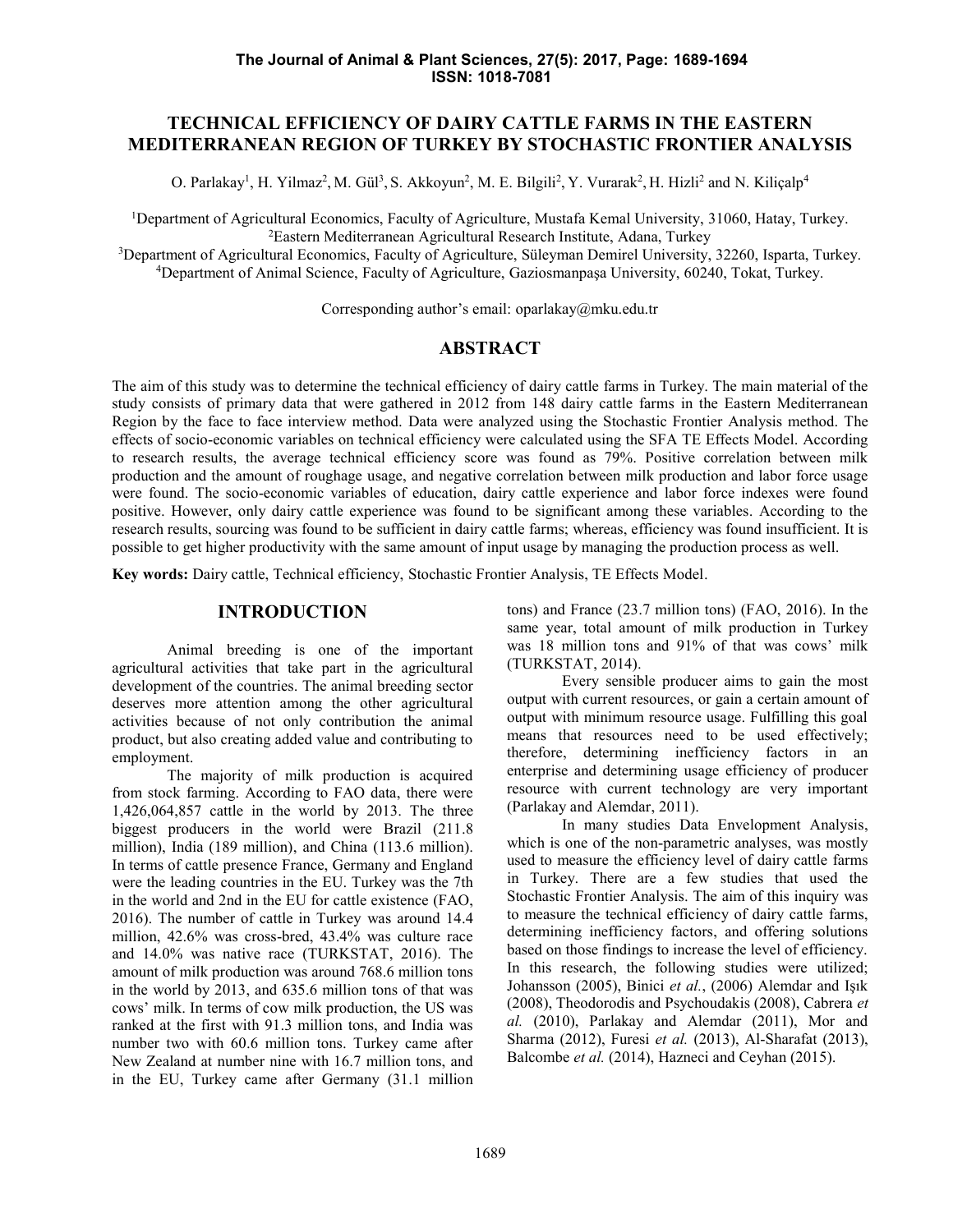## **MATERIALS AND METHODS**

The research area consisted of TR62 and TR63 that included Eastern Mediterranean cities which were determined by the Statistical Regional Unit Classification of Turkey (SRUC, Turkey). These cities were Adana, Osmaniye, Mersin, Hatay and Kahramanmaraş. In 2014, the Mediterranean region held 8.25% (14,223,109 tons) of Turkey's total cattle presence, and 9.10% (16,998,850 tons) total milk production in Turkey. The cities mentioned above retained 60.53% of the cattle presence and 56.19% of the milk production in the Mediterranean region (TURKSTAT, 2016).

The main material of the study consists of data that were collected from dairy cattle farms in Adana, Osmaniye, Mersin, Hatay and Kahramanmaraş in the Mediterranean region by using the face to face interview method. Secondary data consist of Provincial Directorate of Food, Agriculture and Livestock records, Breeding Cattle Raisers Union records, TURKSTAT and FAO statistics. Also, national and international research findings about the topic were utilized. By using the Purposeful Sampling Method, two districts were chosen from each city which had the highest presence milking animal based on the Provincial Directorate of Food, Agriculture and Livestock records (Sarıçam and Ceyhan from Adana, Kadirli and Sumbas from Osmaniye, Tarsus and Mut from Mersin, the city center and Kırıkhan from Hatay, the city center and Andırın from Kahramanmaraş). The number of milking animals in villages within the sampling was determined by the District Directorate of Food, Agriculture and Livestock records and by using the Purposeful Sampling Method. Two villages from each district that represented the research area were chosen considering opinions of the relevant organizations. Dairy cattle farms from 20 villages were itemized by being registered in the TURKVET registration system. In total, 2,559 farms were determined. Sampling size was calculated by using the''Neyman Model'' which is one of the stratified sampling methods (Çiçek and Erkan, 1996), and in this context 148 surveys were carried out.

The Stochastic Frontier Analysis, which is one of the parametric analysis methods to measure the efficiency levels of farms, was used to analyze the data. In the Stochastic Frontier approach, the effects of random factors that are out of the farm control are examined, so two error terms were added to the model. One of the errors includes occasional and random factors that are out of the farm control and has normal distribution and symmetric characteristics. The other one is to take numerical values that are zero or higher than zero, and to represent deviances caused by inefficiency. The Stochastic Frontier Analysis parameters are calculated with the highest probability method. Production function that is used in the Stochastic Frontier Analysis is shown below (Aigner *et al.,* 1977); (Meeusen and van den Broeck, 1977); (Parlakay and Alemdar, 2011):  $Y_i = X_i \beta + V_i - U_i$  (1)

In the equation  $(1)$ ,  $Y_i$  represents the output of 'i'st decision unit, β represents the parameters of the  $(Kx1)$  dimensional input vector,  $X_i$  represents the  $(K+1)$ dimensional input line vector. The anti-logarithm of (U) represents the technical efficiency of the 'i'st decision unit. K is the number of input, X and Y represent inputs and outputs that are stated in logarithmic form (Coelli, 1996); (Parlakay and Alemdar, 2011).

In the efficiency analysis, it is important to determine the effects of external factors on efficiency. The Inefficiency Factors (TE Effects) Model was used to determine the effects of external factors on efficiency. In this model, efficiency scores and external variables that can cause inefficiency take part together, and production frontier and effects of external factors that can cause inefficiency are examined as a single stage. The Inefficiency Factors Model is obtained in the equation (2) when 'U' that is in the equation (1) is put into the model as a linear function of external variables. In the equation (2), 'Z' is the explanatory external variables vector and 'δ' is the variable coefficient in the vector.

 $Y_i = \beta^* X_i + V_i - (\delta_i^* Z_i)$  (2)

In the research summary statistics about variables are presented in Table 1. In the Technical Efficiency Analysis, average milk production per cow (kg/year) as output, concentrate feed amount(dry matter) as input (kg/cow), roughage amount as dry matter (kg/cow), veterinary expenses (USD/cow), other variable expenses (USD/year), labor force (hour/cow) and capital expenditure were determined. Frontier 4.1 was used in the analysis.

Factors that have effects on technical efficiency such as farmer's age, level of their education, experience in dairy cattle, rate of family labor in the total labor force, herd size, artificial insemination and milking method were included in the Inefficiency Factors Model. Farmers were coded as follows: farmers with high school or higher degrees 1, others 0; farmers 40 years of age and older 1, others 0; farmers who apply artificial insemination 1, others 0; farmers who milk by machine 1, farmers who milk by hand 0.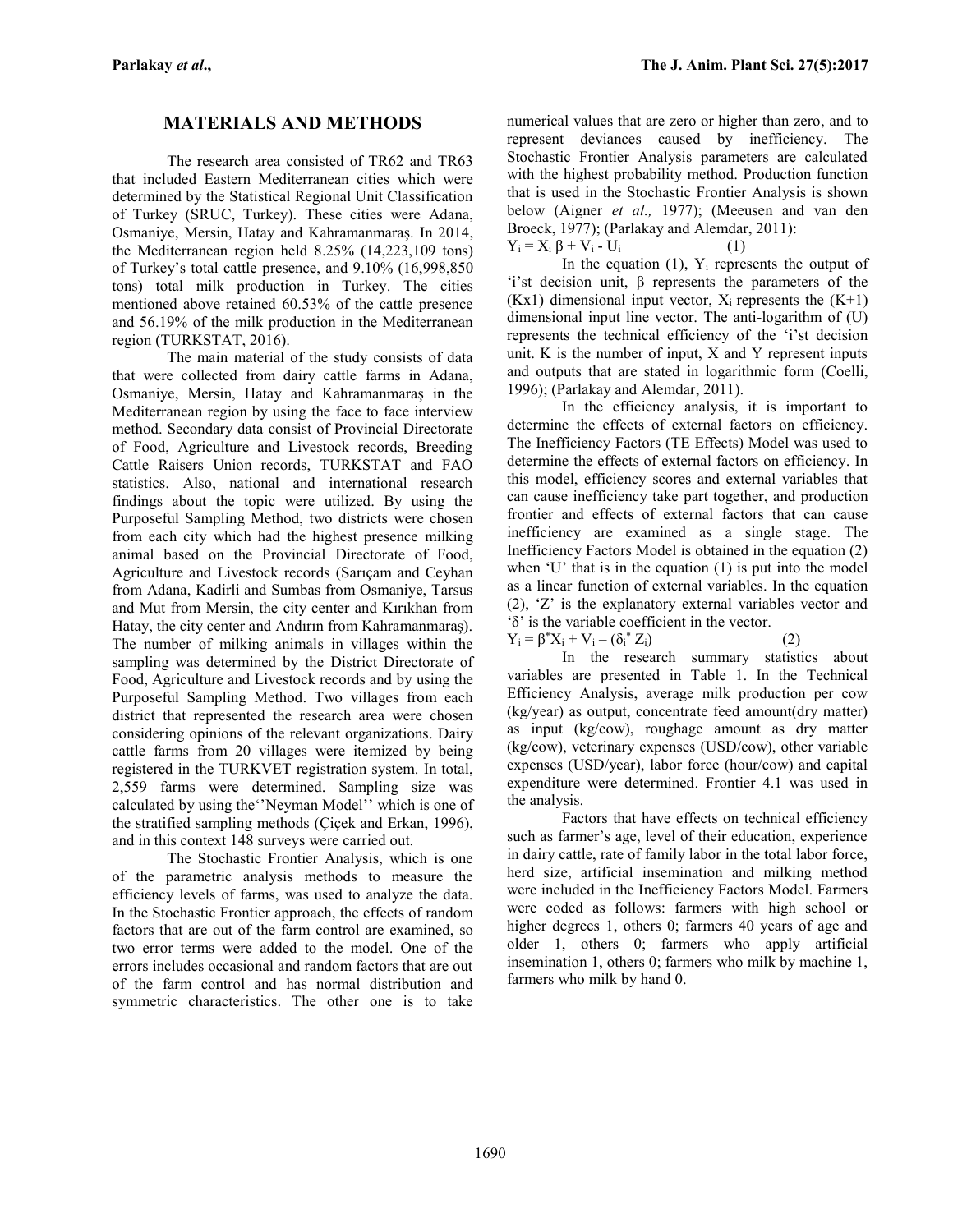| Variables                                      | <b>Minimum</b> | <b>Maximum</b> | Mean     | <b>Standard Deviation</b> |
|------------------------------------------------|----------------|----------------|----------|---------------------------|
| Output                                         |                |                |          |                           |
| Annual milk production (kg/cow)                | 1.470.00       | 7,500.00       | 5,075.19 | 1,176.57                  |
| Inputs                                         |                |                |          |                           |
| Concentrate feed amount as dry matter (kg/cow) | 0.00           | 9,745.50       | 2,992.53 | 1,407.65                  |
| Roughage amount as dry matter (kg/cow)         | 0.00           | 10,656.00      | 2,656.07 | 1,735.67                  |
| Veterinary expenses (USD/cow)                  | 0.00           | 334.73         | 59.67    | 43.65                     |
| Other variable expenses (USD/year)             | 2.39           | 301.26         | 72.93    | 44.02                     |
| Labor force (hour/cow)                         | 2.53           | 649.79         | 103.14   | 85.61                     |
| Capital expenditure (USD/cow)                  | 38.57          | 845.70         | 231.55   | 100.92                    |

#### **Table 1. Summary Statistics about Variables**

## **RESULTS AND DISCUSSION**

In this research, data from farms which make production under similar conditions such as geographical position, natural condition and cultivation techniques were considered. In the Stochastic Frontier Analysis, technical efficiency scores were measured towards output. The purpose of measurement towards output is to determine a possible increase in the amount of output without changing the amount of input. When this is considered from the dairy cattle point of view, the purpose is to determine a possible increase in the amount of milk production without changing the concentrate feed amount, roughage amount, veterinary expenses, labor force or capital costs.

It is known that scores from the Efficiency Analysis are changing between 0 and 1. Scores that approach 1 mean that enterprise resources are used efficiently. While the efficiency limit is considered as 1 in the Data Envelopment Analysis, in the Stochastic Frontier Analysis, it is determined based on production function. So, the highest result is not 1 in the Stochastic Frontier method. The Stochastic Frontier Analysis results are presented in Table 2. According to the analysis results, efficiency scores of enterprises changed between 0.53 and 0.98 and the average efficiency score was found as 0.79. From these evaluations, it is possible to increase milk production by 19% (1-79/98) without changing the amount of input in an enterprise. Also, enterprises which produce at a minimum efficiency level can increase milk production by 46% (1-53/98). Average technical efficiency scores that were calculated by using the SFA in similar previous studies were in Turkey. Hazneci and Ceyhan (2015) found 0.78; Gündüz (2011) found 0.87; in Greece, Theodoridis and Psychoudakis (2008) found 0.81; in the US, Cabrera *et al.* (2010) found 0.88; in India, Mor and Sharma (2012) found 0.79; and in Jordan, Al-Sharafat (2013) found 0.40. The average efficiency score that was obtained from the research was close to scores of the previous studies which were carried out in Turkey and Greece. It was lower than the scores in the US and higher than the scores in the India.

The Ordinary Least Squares Method and the Most Likelihood Method were used to predict the coefficients of the model about the relationship between socio-economic variables and technical efficiency scores. The Most Likelihood Method was chosen as the highest Log likelihood result (26.24). The Most Likelihood results of SFA are presented in table 2.

A positive relationship between milk production and usage of roughage, and a negative relationship between milk production and labor force usage were found. Both parameters were statistically significant. From these data, it could be said that an increase in usage of roughage would also lead to an increase in milk production, and that an increase in the labor force would not increase milk production. Because they were not statistically significant, the amount of concentrate feed usage, veterinary costs, other variable costs and capital costs were not commented on.  $\gamma$  Parameter was calculated as 0.59 and it was statistically significant. This value means that 59% of the variation in milk production was caused by technical inefficiency. In another study, Binici *et al.* (2006) found a positive relationship between milk production per cow and concentrate feed usage, roughage usage, labor force usage and capital. All the inputs except for roughage were statistically significant.

Hypothesis tests for technical efficiency coefficients are presented in Table 3. The first 'zero hypothesis' was declined. So, the inefficiency model that was for production function did not have sufficient representation capability for the data that were examined. The LR (likelihood ratio) score was found as 26.24 from the result of the null analysis about production function that excludes inefficiency variables. According to the chi square table, this result was statistically significant at 5% level. Age, herd size, artificial insemination and milking method which are socio-economic variables had negative coefficients. Negative coefficients mean that farmers who were 40 years of age and older, had a larger herd size, applied artificial insemination and being milked by machine were more efficient. However, these variables were not statistically significant.

Education level and dairy cattle experience, which are socio-economic variables, and family labor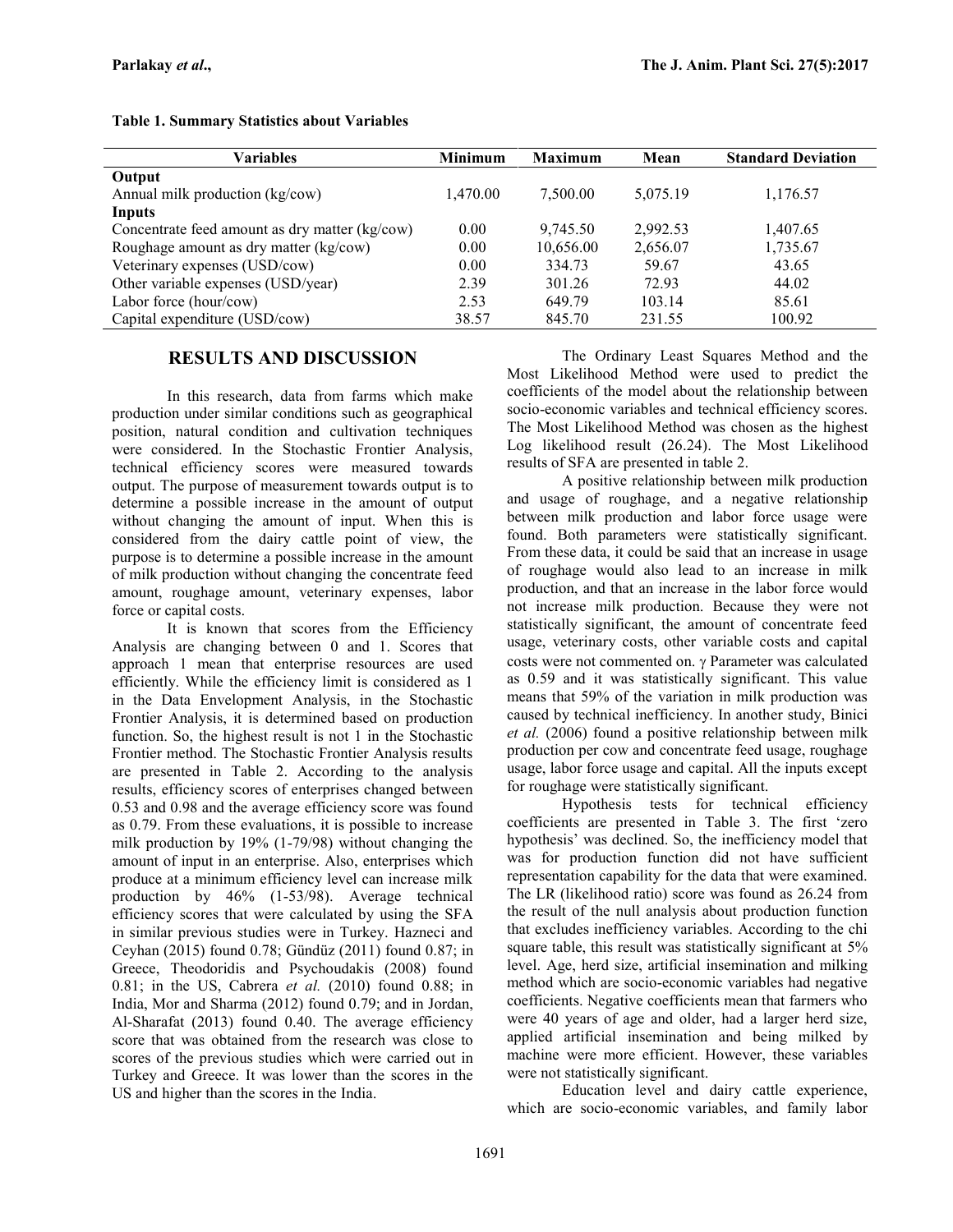force ratio had positive coefficients. A positive coefficient means that farmers with a high school or higher level of education, an increase in their dairy cattle experience and an increase in the family labor ratio in the labor force cause an increase in inefficiency. However, among these variables only dairy cattle experience was statistically significant. In the study, only formal education (elementary school, middle school, high school etc.) was taken into consideration. Since formal education does not include vocational education, the level of education has limited influence on craft knowledge and occupational ability. In the event of supporting formal education with informal education (technical courses, workshops, etc.), the effect of education level on efficiency could be changed positively. Farmers with a high education level are expected to perform well, be able to use agricultural technologies and modern production techniques better and sell their products for a higher price. Moreover, educated farmers could be more open minded to agricultural extension specialists' advice, and it is possible to carry out more productive production by using inputs efficiently (Al-sharafat, 2013); (Abdul- Rahaman, 2016).

#### **Table 2. Most Likelihood Predictions of Coefficients in Technical Inefficiency Model**

| <b>Variables</b>                    | Parameter            | Coefficient | <b>Standard</b>  | t-ratio  |
|-------------------------------------|----------------------|-------------|------------------|----------|
|                                     |                      |             | <b>Deviation</b> |          |
| <b>Stochastic Frontier Analysis</b> |                      |             |                  |          |
| Invariant                           | $\beta_0$            | $8.477***$  | 0.440            | 19.260   |
| Ln (Concentrate feed)               | $\beta_1$            | $-0.005$    | 0.014            | $-0.329$ |
| Ln (Roughage)                       | $\beta_2$            | $0.023*$    | 0.012            | 1.972    |
| Ln (Veterinary)                     | $\beta_3$            | 0.007       | 0.012            | 0.618    |
| Ln (Other variable cost)            | $\beta_4$            | 0.035       | 0.043            | 0.825    |
| $Ln$ (Labor)                        | $\beta$ <sub>5</sub> | $-0.090***$ | 0.031            | $-2.910$ |
| Ln (Capital cost)                   | $\beta_6$            | 0.032       | 0.053            | 0.598    |
| Technical Inefficiency Model        |                      |             |                  |          |
| Invariant                           | $\delta_0$           | $0.529**$   | 0.231            | 2.294    |
| Age                                 | $\delta_1$           | $-0.115$    | 0.096            | $-1.197$ |
| Ln(Education)                       | $\delta_2$           | 0.005       | 0.113            | 0.048    |
| Herd size                           | $\delta_3$           | $-0.088$    | 0.063            | $-1.400$ |
| Artificial insemination             | $\delta_4$           | $-0.048$    | 0.130            | $-0.372$ |
| Milking method                      | $\delta_5$           | $-0.100$    | 0.099            | $-1.018$ |
| Experience                          | $\delta_6$           | $0.007**$   | 0.003            | 2.226    |
| Ln (family labor force ratio)       | $\delta_7$           | 0.229       | 0.244            | 0.940    |
| Variance Parameters                 |                      |             |                  |          |
|                                     | γ                    | $0.594***$  | 0.190            | 3.127    |
|                                     | $\sigma^2$           | $0.067***$  | 0.018            | 3.834    |
| Log. likelihood function            |                      | 13.22       |                  |          |
| LR test                             |                      | 26.24       |                  |          |
| Average Technical Efficiency Score  |                      | 0.79        |                  |          |
| Minimum Technical Efficiency Score  |                      | 0.53        |                  |          |
| Maximum Technical Efficiency Score  |                      | 0.98        |                  |          |

It is significant at a \*0.1; \*\*0.05; \*\*\*0.001 significance level

In this study, factors that cause inefficiency were aimed at being determined by measuring the technical efficiencies of dairy cattle farms in the East Mediterranean Region of Turkey. There are recommendations to improve efficiency based on research findings.

According to the research results, despite producing under similar circumstances and using the same inputs, there are farms in the east Mediterranean region that cannot use their resources efficiently due to

different applications. According to the average technical efficiency score, it could be said that dairy cattle farms in Turkey are using their resources well but not efficiently enough. Farmers could increase their efficiency and productivity by managing the production process better. They should be supported about issues they are insufficient by members of the Ministry of Food, Agriculture and Livestock. Also, education and agricultural extension services should be provided by the producer unions. Farmers who have low efficiency scores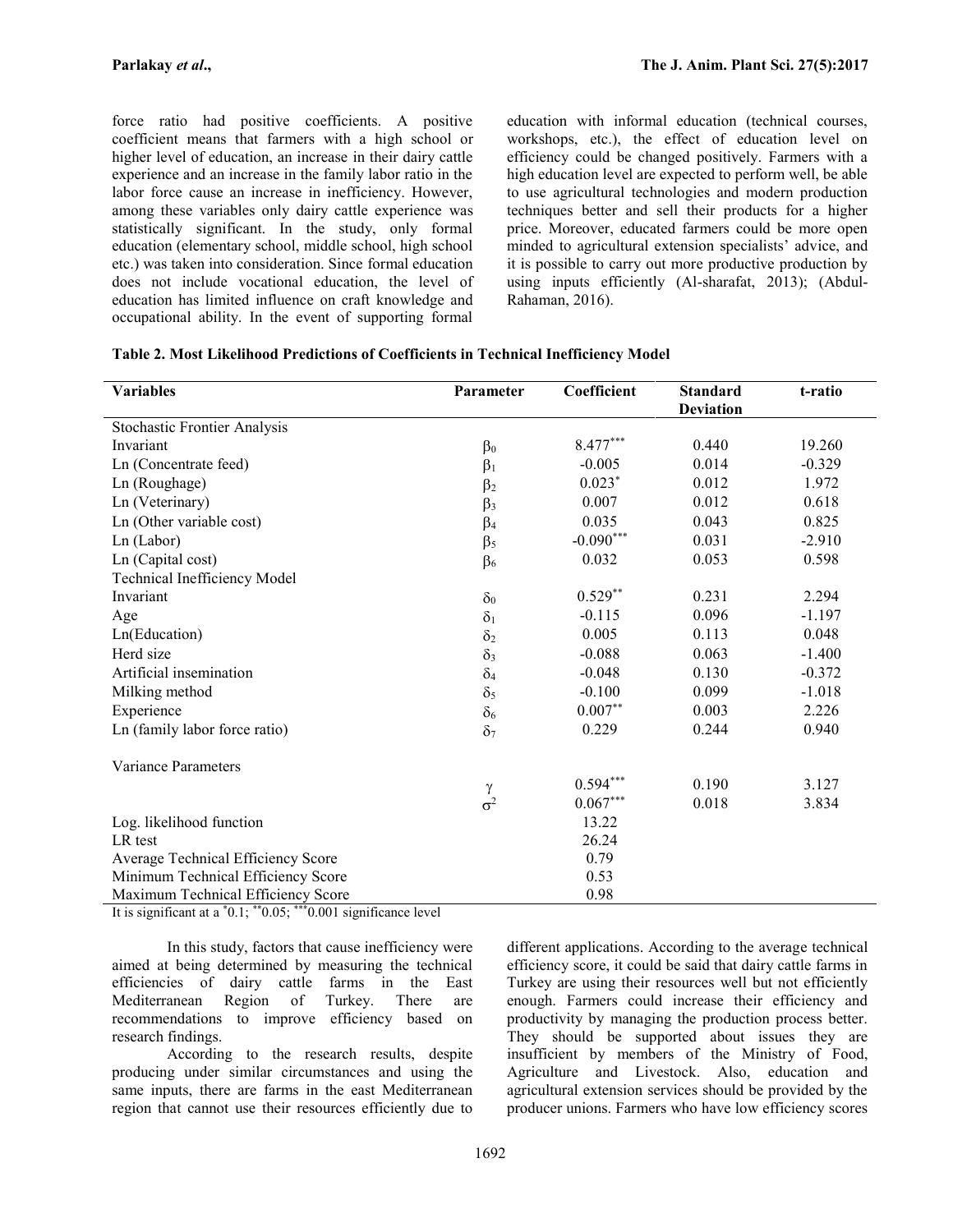could be supported by providing technical training to manage the production process better.

The research findings indicate that increasing the amount of roughage will lead to an increase in milk production. Contrary to this, increasing the labor force will cause a decrease in milk production.

Due to an assumption of the effects on efficiency scores, some variables such as age, education level, herd

|  |  | Table 3. Hypothesis Tests of Technical Efficiency Coefficients |
|--|--|----------------------------------------------------------------|
|  |  |                                                                |

size, artificial insemination, milking method, dairy cattle experience and family labor ratio in the labor force were included in the model. It was found that farmers who were 40 years of age and older, had a larger herd size, applied artificial insemination, and being milked by machine were more efficient.

| <b>Zero Hypothesis</b>                                  | Log<br>Likelihood               | t statistics $(\lambda)$ | Critical<br>value | <b>Decision</b>  |
|---------------------------------------------------------|---------------------------------|--------------------------|-------------------|------------------|
| H <sub>0</sub> : γ :δ <sub>0</sub> ==δ <sub>7</sub> = 0 | 13.22                           | 26.24                    | $16.92^{\rm a}$   | $H_0$ : Declined |
| $H_1: \delta_1 = 0$                                     | 12.24                           | 1.97                     | 3.84 <sup>b</sup> | $H_1$ : Accepted |
| $H_2: \delta_2 = 0$                                     | 13.22                           | 0.01                     | 3.84 <sup>b</sup> | $H_2$ : Accepted |
| $H_3: \delta_3 = 0$                                     | 11.79                           | 2.86                     | 3.84 <sup>b</sup> | $H_3$ : Accepted |
| $H_4: \delta_4 = 0$                                     | 13,15                           | 0.14                     | $3.84^{b}$        | $H_4$ : Accepted |
| $H_5: \delta_5 = 0$                                     | 12.56                           | 1.32                     | 3.84 <sup>b</sup> | $H_5$ : Accepted |
| $H_6: \delta_6 = 0$                                     | 9.92                            | 6.60                     | $3.84^{b}$        | $H_6$ : Declined |
| $H_7: \delta_7 = 0$                                     | 11.27                           | 3.90                     | 3.84 <sup>b</sup> | $H_7$ : Declined |
|                                                         | $\mathcal{C}$<br>$1 / \sqrt{Q}$ | $\cdot$ $\sim$           | $\rightarrow$     |                  |

a; Degrees of freedom: 9; b; Degrees of freedom: 1; (at 0.05 significance level)

**Acknowledgement:** This study was funded by the Republic of Turkey Ministry of Food, Agriculture and Livestock TAGEM/GDARP (General Directorate of Agricultural Research and Policies) (Project No: TAGEM/TEAD/12/TE/000/009). We would like to thank TAGEM/GDARP.

### **REFERENCES**

- Abdul-Rahaman, A. (2016). Stochastic frontier analysis (SFA) of technical efficiency, insights from smallholder cotton farmers in the Northern Region of Ghana. Global J. of Agri. Economics, Extension and Rural Development. 4(1):361- 367.
- Aigner, D., C.A.K., Lovell and P., Schmidt (1977). Formulation and estimation of stochastic frontier production function models. Econometrics, 6:21- 37.
- Alemdar, T. and H., Işık (2008). Technical efficiency of peanut growing farms in Turkey. Acta Sci. Polonorum, Oeconomia, 7(4):5–15.
- Al-Sharafat, A. (2013). Technical efficiency of dairy farms: a stochastic frontier application on dairy farms in Jordan. Agri. Sci., 5(3)45-53
- Balcombe K., I, Fraser and J.H., Kim (2006). Estimating technical efficiency of Australian dairy farms using alternative frontier methodologies, App. Econ., 38, 2221–2236
- Binici, T., V. Demircan and C.R. Zulauf (2006). Assessing production efficiency of dairy farms

in Burdur province, Turkey. J. Agri. and Rur. Dev. in the Tropics and Subtropics. 107(1):1–10

- Cabrera, V. E., D. and Solís, J. Del Corral (2010). Determinants of technical efficiency among dairy farms in Wisconsin. Dairy Science, (93):1
- Coelli, T.J. (1996). A guide to FRONTIER version 4.1: acomputer program for stochastic frontier production and cost function estimation, CEPA Working Paper 96/07, Department of Econometrics, University of New England, Armidale, Australia.
- Çiçek, A. and O. Erkan (1996). Research and sampling methods in agricultural economics. Gaziosmanpaşa University, Publications of Agriculture, No: 12 Lecture Notes: 6, Tokat- Turkey.
- FAO (2016). Food and Agriculture Organization of the United Nations Web Page. (http://www.fao.org).
- Furesi, R., F.A. Madau and P., Pulina (2013). Technical efficiency in the sheep dairy industry: an application on the Sardinian (Italy) sector. Agri. and Food Econ., 1:4
- Gündüz, O. (2011). Technical efficiency of dairy cattle farms: a stochastic frontier approach. J. Agric. Fac. Harran University, 15(1): 11-20
- Hazneci, E. and V. Ceyhan (2015). Measuring the productive efficiency and identifying the inefficiency determinants of dairy farms in Amasya province, Turkey. Agri. and Envi. Sci.4(1)
- Johansson, H. (2005). Technical, allocative and economic efficiency in Swedish dairy farms: the data